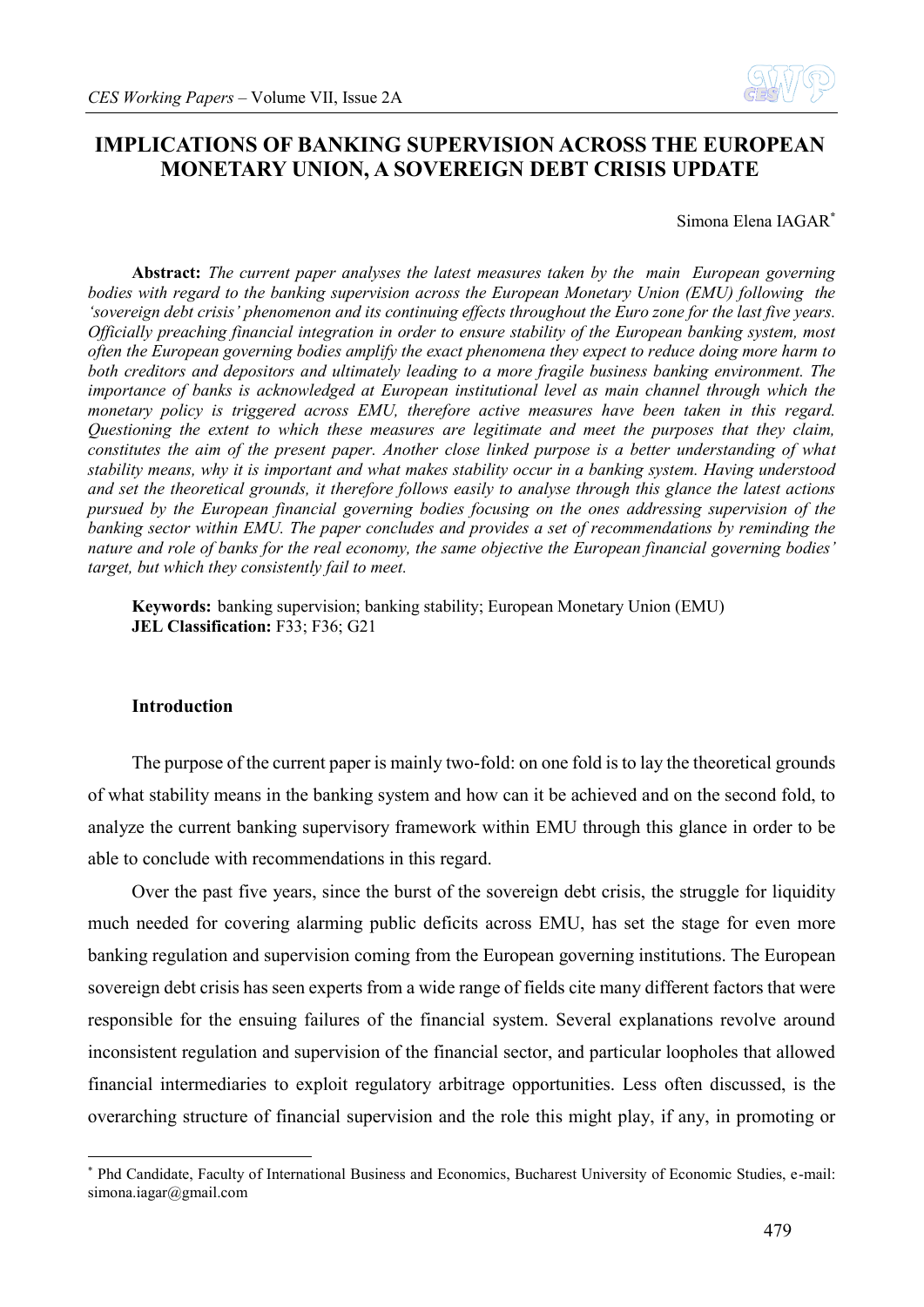exacerbating a financial crisis. Set under the clear purpose of helping build a resilient banking system, able to face financial market instabilities, the European governing bodies aim to construct yet another pillar towards financial integration, namely the banking union. In order to achieve this, an institutional supervisory architecture, described in more details in section 3, is now in place, eager to achieve a greater financial integration than other previous recent institutional undertakings at European level (e.g. obliging banks to meet the Basel III Agreement provisions). Along with shedding light in what truly gives banking stability, the aim of the current paper is also to deconstruct a series of misconceptions built around the banking system currently perceived to be a "wolves arena" (Ferguson *et al.*, 2010), an unjust perception that has not brought any honor to the financial and particularly, to banking system from the burst of the global financial crisis in 2008, continuing with European sovereign debt crisis ever since the present days.

#### **1. Stability of the banking system**

This section draws the principles and factors underlying soundness of a bank considering that it is the cumulus of individual banks solvency that gives the overall stability of the banking system. The line of argument follows confidently the principles set by the Austrian School of Economics, through which governmental intervention finds no place in running the business of banking, but rather the sole market auto-adjusting nature and principles.

Amongst these principles, one place is reserved to competition, of importance here and understood in the following sense: banks lend their available resources (usually of deposits provenience) to those creditors that prove high rates of returns among the many that compete for these funds and invest to those projects providing the best risk-return profile by closely and permanently assuring that contractual obligations are being met with the ones that trust that these resources are on good hands (deposit owners), else risking bankruptcy. Contrary to this approach, worth bringing into attention is the recent bail-out trend, named amongst the financial crisis exit measures envisioned by policymakers worldwide, an undertaking that, sadly, comes to undermine the above described process by reducing the banks motive to struggle for finding eligible clients and projects to which to direct liquidity to. A bailout programme is mainly designed to maintain the solvency of certain commercial banks, also known as "too big to fail". In the words of Prychitko:

Big players create big unintended consequences as they, too, act only under conditions of uncertainty and ignorance. The Greenspan Put (now evolved into the Bernanke Put) serves as a stark example. By announcing in the midst of the housing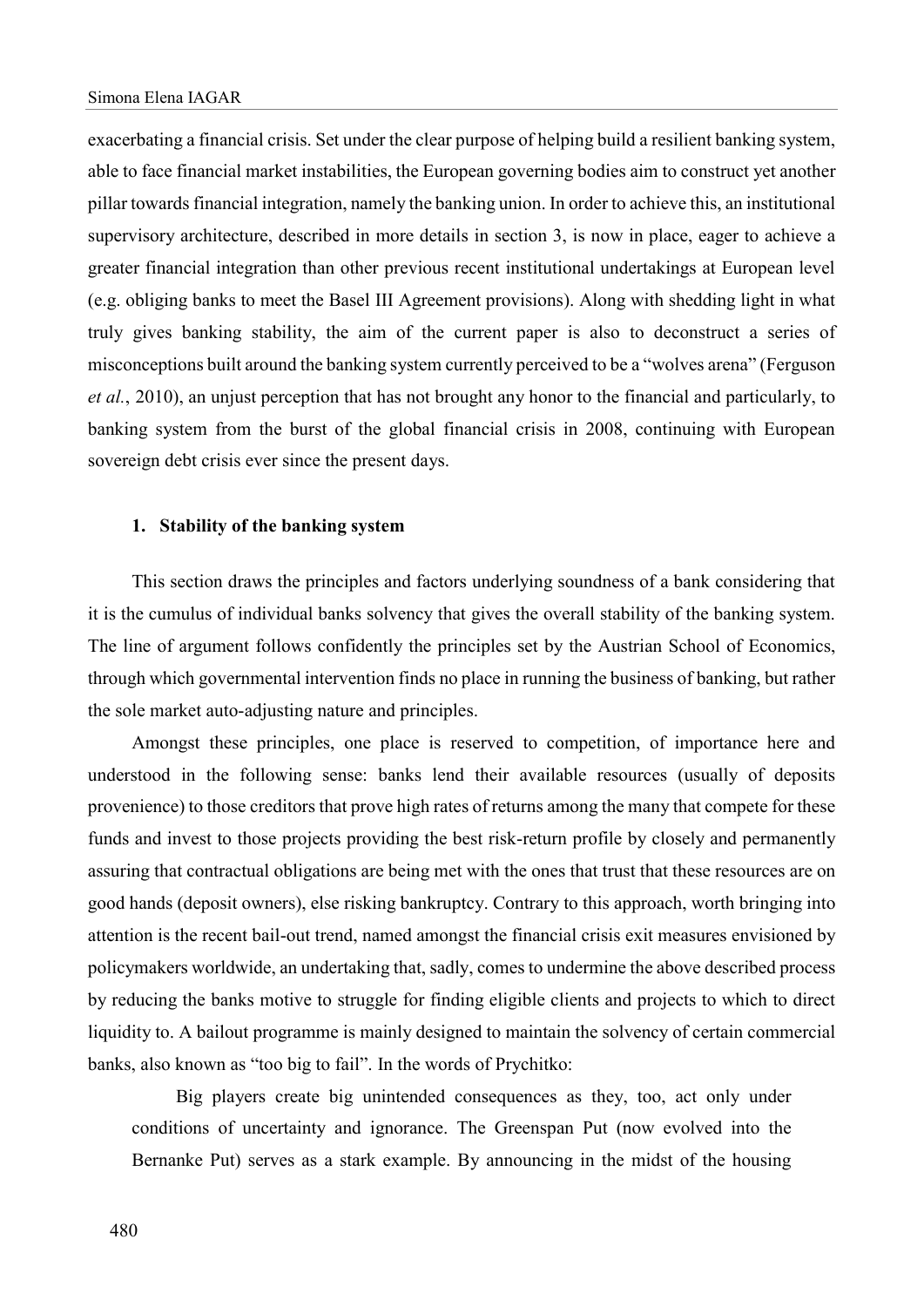bubble that speculative investment banks could retain their extraordinarily high profits and count on the possibility of loss-floor, those firms evolved into Big Players themselves. They placed higher bets as the discipline of profit and loss – especially loss in this case – was systematically weakened. The unintended consequences behind the Put – the moral hazard – became all too clear (Prychitko, 2010, p. 201).

Simply put, if the banking sector does not have the same constraints as any other business has, it would be difficult to achieve the economic development the public authorities preach for. Competition within the banking system would also means leaving banks compete on all levels, European and non-European and also the access to liquidity to be possible for all types of stakeholders, be them private or public entities, inside or outside EMU, European or non-European for that matter. Quite often the counterargument for free market banking competition is that it would result in the abandonment of prudential behaviour by the banks although the author of the current paper finds no risk for such behaviour if borrowed resources are 100% backed up. There is, indeed, the possibility to abandon prudency and incur losses but all these are due to the inability to align to market signals or bad management decisions as happens within any other business. The author envisions no possibility for banking stability outside competition among banks, a competition that is currently impeded by existing supervising framework on which the ECB operates, one which is closely analysed in section 3 of the current paper.

The argument highlighted so far does not praise a concept of absolute stability as even banking activity is subject to change but rather introducing the most imperative objective of the wellfunctioning of the banking system, and not, as Tsionas mentioned, "any metaphysical or empiricist notion of never changing or policy-induced-changing" (Tsionas, *The Euro and the International Financial Stability*, p. 171) within European banking system. It is therefore the subject of the next section to conclude whether supervision is necessary in such context and to also deconstruct a series of other reasons calling for banking supervision.

## **2. Theorising around banking supervision**

Banking supervision, generally defined, implies state regulation and control of the banking system to allegedly secure its soundness. The main reasons calling for banking supervision from public authorities have always been officially communicated as protection of depositors from unsecure banks or asymmetric information on one side and protection of banks in engaging in unsafe and dangerous credits, on the other side. Additional reasons are to ensure that banks retain enough incentives to lend in order for the business environment and real economy not be affected by lack of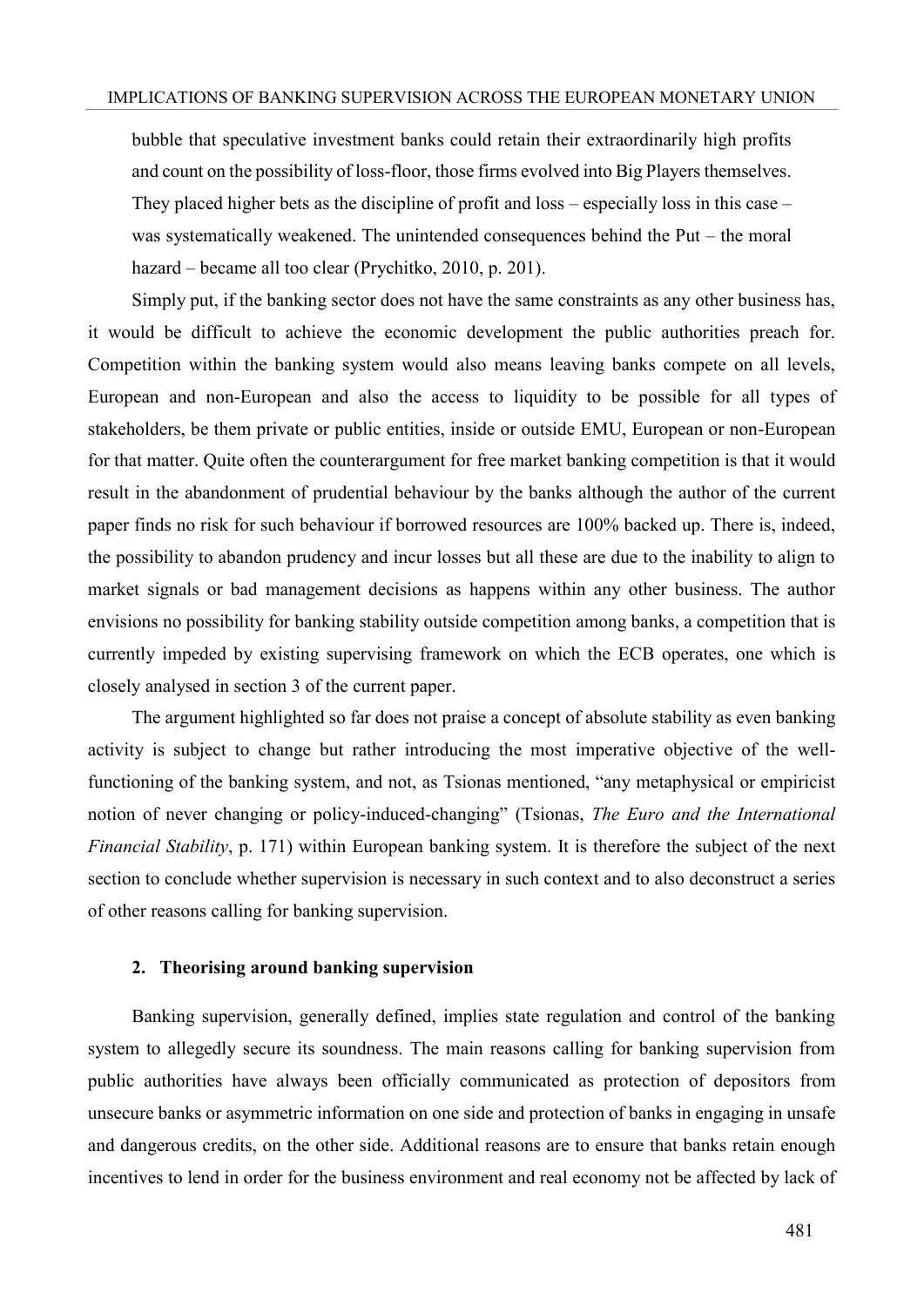liquidity, much needed for investments and for the overall economic development as such. Strictly speaking, the tool to achieve all these is by consistently monitoring bank`s balance sheets for items like non-performing loans (NPL). It is the task of the current section to argue against the above mentioned motives around banking supervision.

In a financial playing field lacking the activities of supervision and its corollary, regulation, if banks engage in giving loans to clients proving weak capacity of returning the borrowed resources, this further translates into the classic risk of doing the business of any kind. The over-expansion of bank credit will not occur in a market that adjusts itself in a natural way, comprising all actions of involved stakeholders: customers and providers, altogether. As mentioned, there is a series of motives brought by public authorities that allegedly call for banking supervision and close control and those are, amongst other, the asymmetry of information and the moral hazard that, in fact, characterize any financial transaction. To start with the first, the literature mentions that:

Asymmetric information is a situation in which one party to a financial contract has much less accurate information than the other party. For example, borrowers who take out loans usually have much better information about the potential returns and risks associated with the investment projects they plan to undertake than do lenders (Mishkin, 2001, p. 2).

Asymmetric information therefore would lead to two loopholes in the financial system: adverse selection and moral hazard. Prior to conclude on why these do not hold relevancy in a free of supervision banking system, these concepts will be subject to a more in depth analysis.

Adverse selection is indeed an asymmetric information phenomenon, one created with each financial transaction when borrowers that most need financial resources but prove a low credit return profile, are willing to pay the highest interest rate; thus, according to mainstream interpretation of the adverse selection concept, credit is granted to "adversely selected" borrowers producing an undesirable outcome for banks, financial system and ultimately to economic development. In order to minimize adverse selection problem, the lenders shall be closely supervised and required to better analyze credit risk profiles.

The second aspect relates to the creation of moral hazard which occurs after a transaction takes place, when the creditor is exposed to a hazard imposed on him by the borrower who uses the granted resources in ways that defy the creditor`s requirement for returning the loan. The phenomenon happens due to an increased borrowers' appetite to engage in riskier projects – if the investment proves successful, the borrower claims the gain while if it proves unsuccessful, it is the creditor who will bear the loss.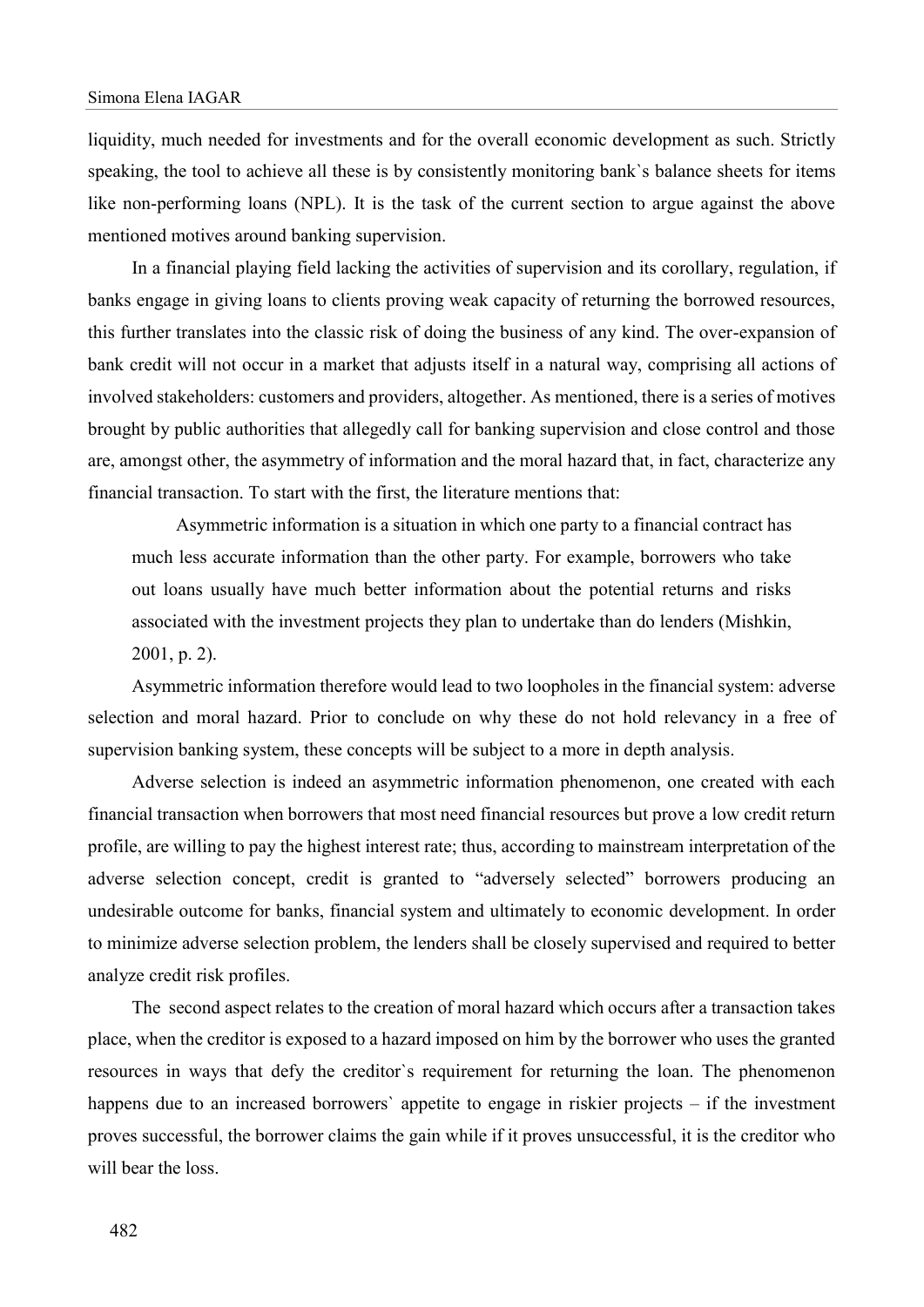# IMPLICATIONS OF BANKING SUPERVISION ACROSS THE EUROPEAN MONETARY UNION

Both asymmetric information and moral hazard defined as above allegedly result into suboptimal levels of lending and investment therefore calling for close banking supervision and intervention when identified. A counter argumentative point is worth noted, specifically that:

At the gross market rate which prevailed on the eve of this disturbance, all those who were ready to borrow money at this rate, due allowance being made for the entrepreneurial component in each case, could borrow as much as they wanted. Additional loans can be placed only at a lower gross market rate. It does not matter whether this drop in the gross market rate expresses itself in an arithmetical drop in the percentage stipulated in the loan contracts. It could happen that the nominal interest rates remain unchanged and that the expansion manifests itself in the fact that at these rates loans are negotiated which could not have been made before on account of the height of the entrepreneurial component to be included. Such an outcome too amounts to a drop in gross market rates and brings about the same consequences (Mises 1998, pp. 549-50).

The underlying argument here is that adverse selection and moral hazard assume a counterbalance between different types of contractual arrangements between creditors and borrowers weighing both costs and benefits by the parties involved. The misleading argument on asymmetric information described above is that it targets the data related to the object of the contract and not focusing on the context framed by the regulations. The information provided by the markets, the sole at hand, is the only suitable one when analyzing a contractual deal by both parties` prior to engaging in it. Making use of the profit and loss statement, banks can find the most appropriate available means to deal with these informational problems.

#### **3. EMU banking supervisiory architecture and its implications**

European policymakers themselves recognize that the effectiveness of monetary policy across EMU depends on a well-functioning banking sector as operating through the bank lending channel. In recent years, efforts have been made to control this channel and policymakers agreed to establish a banking union with the European Central Bank (ECB) assuming supervisory responsibilities within it. By financial supervisory structure the reference is made here to the number of regulators that European Union (EU) employs to monitor the three most important components of its financial system, the banking, securities and insurance sectors. Officially named the European System of Financial Supervision, ESFS is a framework comprehending supervision all across areas of the EMU financial system with the implementation of active institutions set to closely monitor each of these streams. The aim is to go further and much closer towards financial integration and harmonization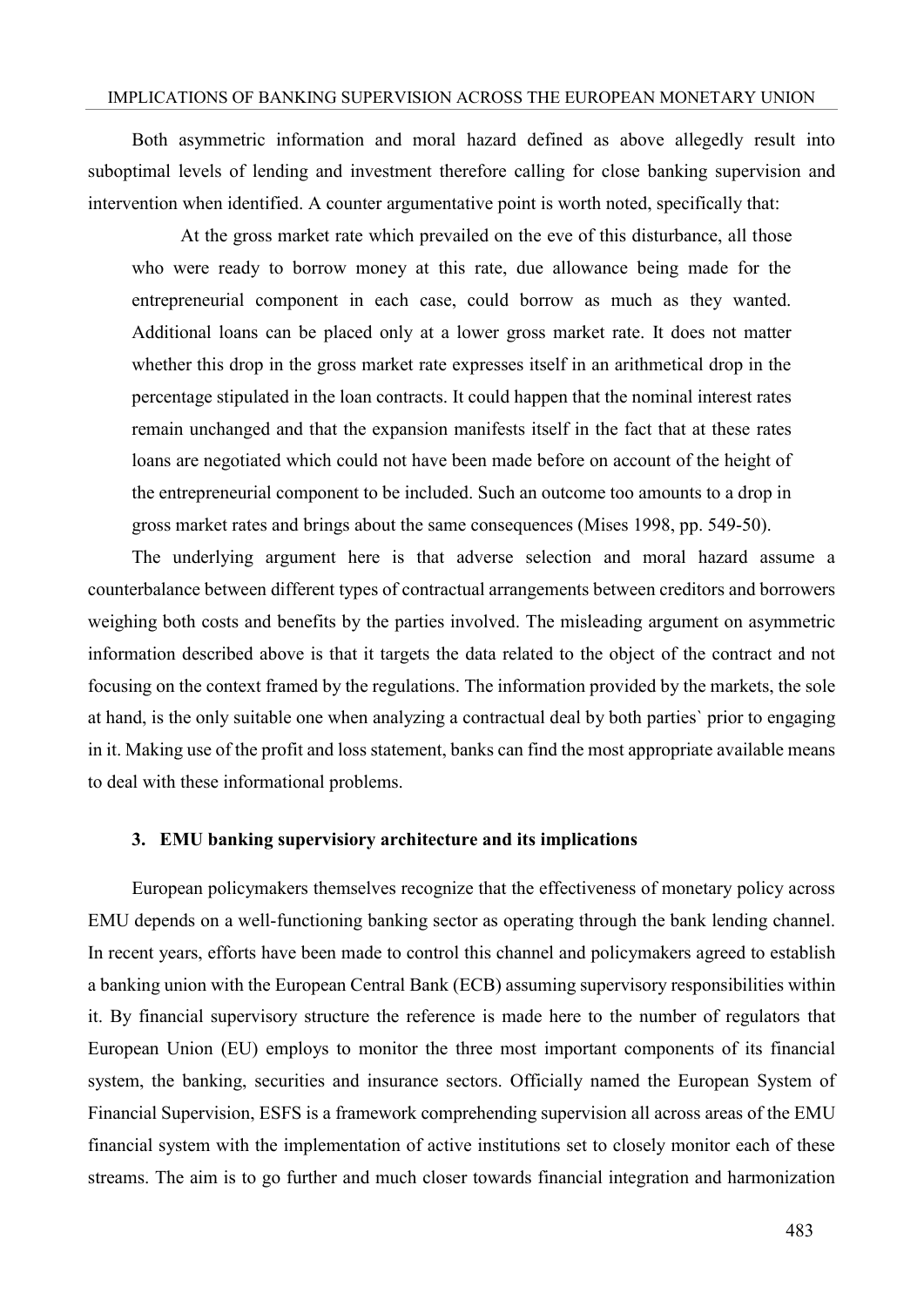across the EMU, rather than encouraging the competition of decentralized supervision of different countries models.

Envisioned as an answer to financial and sovereign debt crisis, the European Union (EU) has chosen to dramatically shift its banking policy of the EMU area by transforming its supervisory setup – more specific, EU took action to redirect the banking supervisory authority from banks to supranational level. Entrusting ECB with exclusive banking supervision powers did not only diluted the nature of the central bank as previously understood, namely governing the EMU, but opened the door for building an extensive banking union with a single resolution authority and fund. In order to understand the significance of such a step, this in the literature banking union is often called one of the most significant developments in European integration since the Maastricht Treaty (Howarth and Quaglia, 2014). It was in June 2012 that the finance ministers across EMU countries agreed to the creation of the European Stability Mechanism (ESM) as well, thought to directly recapitalize fragile banks without further liability for the sovereign countries that further shaped the banking union along with its common supervision, single rulebook, harmonized national deposit insurance and a resolution mechanism, set to be the source of common funding between 2014 and 2022 (Rynck, 2014).

Starting in November 2014, ECB has been granted additional authority being now the institution exclusively entrusted to issuing and withdrawing banking licenses and allowing acquisitions or release of shareholders. Moreover, the ECB replaces national authorities for the direct supervision and dispute settlement of approximately 130 institutions representing 85% of bank assets.



**Figure 1 – The European System of Financial Supervision (ESFS)**

Source: ECB Annual Report on supervisory activities 2014 (ECB, 2014a)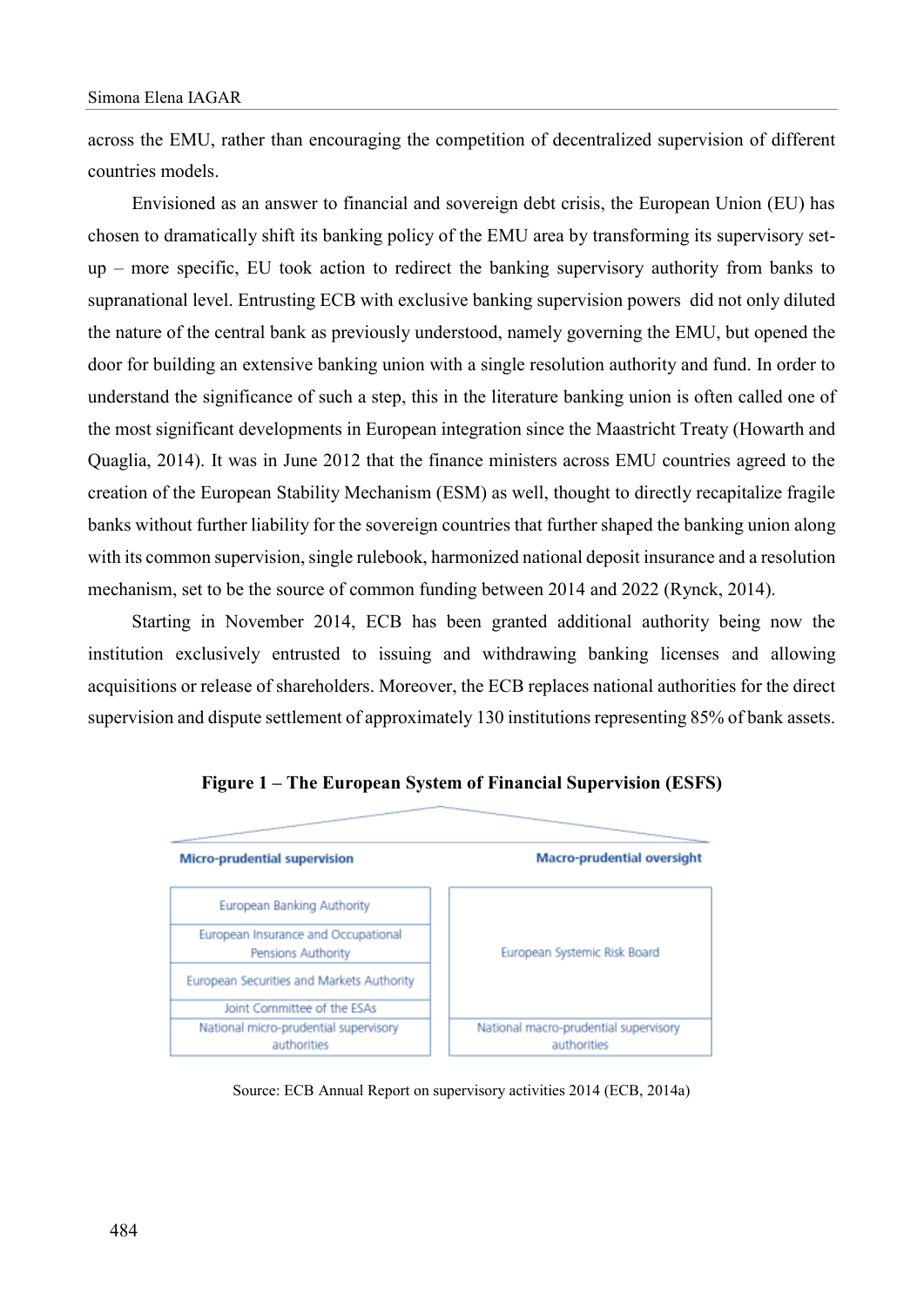#### IMPLICATIONS OF BANKING SUPERVISION ACROSS THE EUROPEAN MONETARY UNION

Banking supervision in particular is the subject of the exact above mentioned SSM, which has three main objectives, namely to: ensure the safety and soundness of the European banking system, increase financial integration and stability, and ensure consistent supervision (ECB, 2014b).

But does this supervisory structure corresponds to an improvement of the banking sector? According to certain opinions in the economic literature, it should be the target of the governing bodies to call for an even more integrated supervising structure, as it has happened: if not a single one, then a closer collaboration and a standardized set of objectives bringing together the existing ones (Ubide, 2013). Following the same line of argumentation, others categorize the general framework of financial supervision as concerning (micro) prudential supervision and business conduct, each of which addresses a type of market failure, asymmetric information and market misconduct, respectively (Cihak and Podpiera, 2008).

The implications of previously mentioned supervisory actions are analysed by having a close look at the banks performance over the last five years, since the burst of the sovereign debt crisis, in order to assess the improvements or, in the contrary, the damages resulted following these actions. One banking sector performance indicator is the nonperforming loans ratio (NPL).



**Figure 2 – EMU Bank nonperforming loans to total gross loans (%)**

Source: Author's perspective, based on data taken from IMF Global Financial Stability Report, 2014 (IMF, 2014)

Defined as an unsafe asset in banks' balance sheet, the evolution of bank nonperforming loans to total gross loans (%)( the trend is shown in figure 2) is relevant in this context as it reveals the failure of all above institutional undertakings to diminish it as source of "systemic risk"."Systemic risk" is often considered to weaken the resilience of the banking system, although a difference is worth noted among one side, the bankruptcy of a bank due to losses for which it disappears from the market incurring no social costs, and on the other, the collapse of it due to restrictions on balance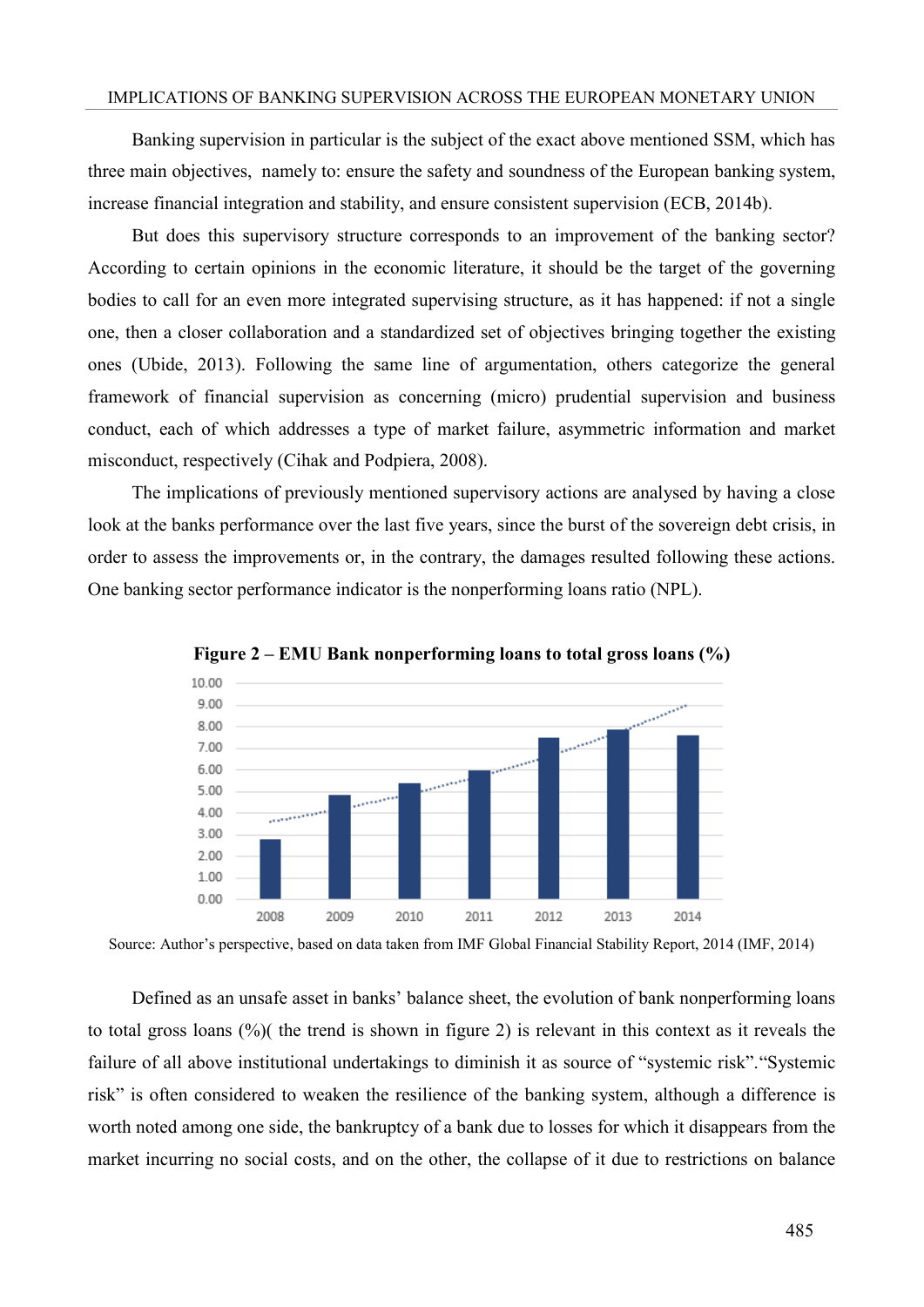sheet items, like is the context described above. Banking policies within EMU are left to the ECB that creates a misleading perception of banking stability by artificially maintaining the solvency of banks by close supervision, monitor and control with regard to their private decisions on the relationship between risk and return. It should be of any interest or matter whether these decisions are appropriate or not – as this information is soon verified by the market. What matters most is that the competition in the banking system is not compatible with the concept of "financial stability" as draw by the ECB.

#### **Conclusions**

The banking system is important to the wealth of the financial and economic state, as it plays the vital role in an economy of channelling funds from savings to investment needs. If the banking system does not perform this function well, then the economy cannot operate efficiently, and economic growth could be severely hampered.

A bank is considered to be "sound" when enjoying the public confidence which plays a decisive and overwhelmingly important role in a competitive banking system, specifically as a result of the resources that depositors and borrowers altogether entrust to that bank. Nevertheless, what is considered sound and solvent for the European financial institutions governing over the banking system within EMU differs; aiming to impede "systemic risk", asymmetry of information, moral hazard in order to increase banks resilience on the financial markets, the European institutions, with the ECB as main policy driver, has put in place a framework of supervisory, monitor and resolution of banks across EMU. It was the aim of the current paper to analyse whether this undertaking had proved to meet its objective and it did so by mainly pointing out that the focus is wrongfully directed. Heading towards a baking union, unison with fiscal and monetary policy may not the way out from the European sovereign debt crisis and will be the challenge of the author for future research to further recommend specific backward steps rather than steps forward a European banking union. The intervention of European authorities in the banking system within EMU remains profoundly intrusive and leads to further distortions as all the objectives behind it find their natural answers in a competitive banking system. Theorizing around stability and the importance of stability very often preached on public European agendas, findings point out that stability does not imply a static playground where things do not change but rather requires extensive restructuring of the banking sector in order to revert to a sound banking environment where risk prevails when financing investments.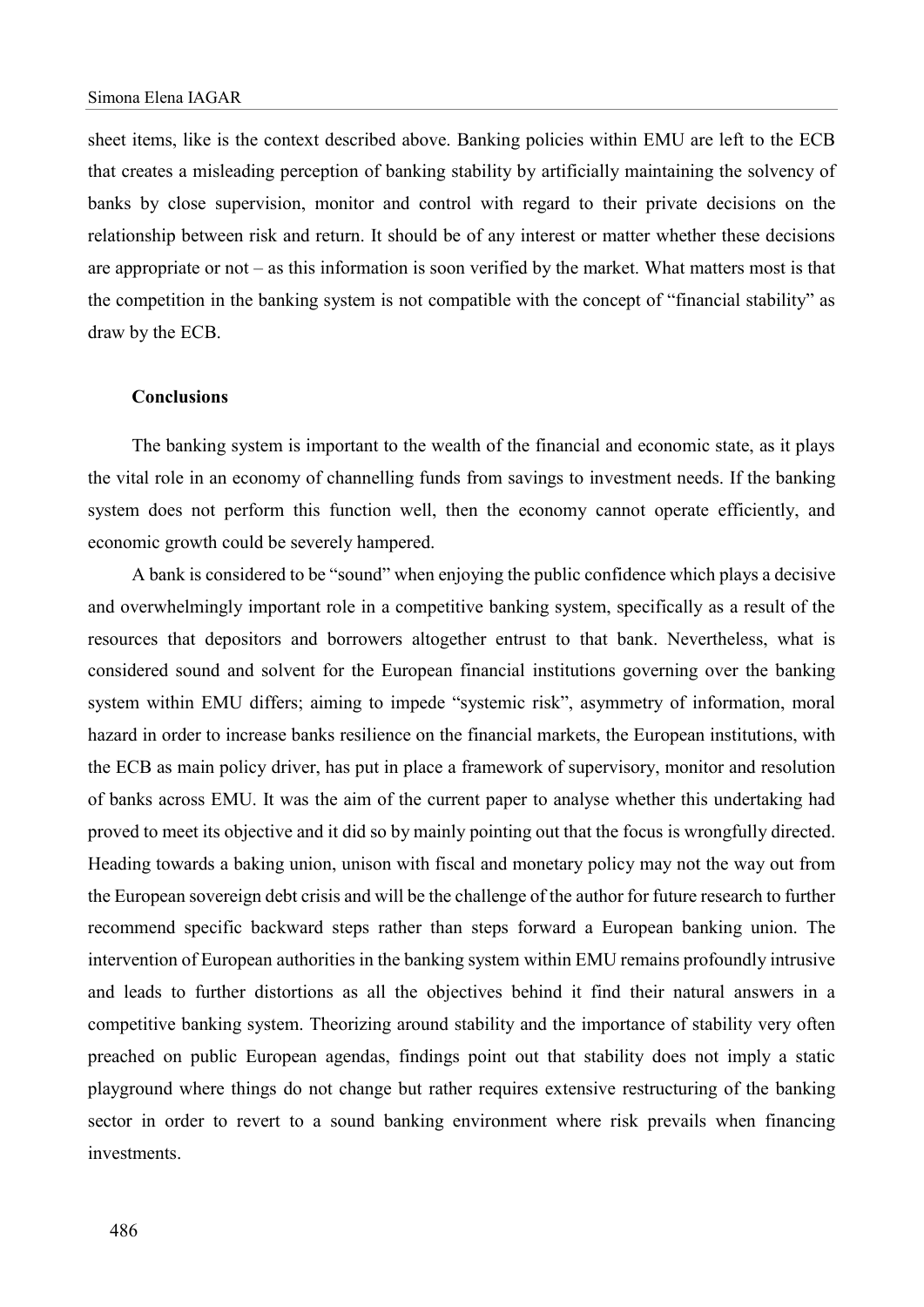# IMPLICATIONS OF BANKING SUPERVISION ACROSS THE EUROPEAN MONETARY UNION

Although the above mentioned points may appear utopian and very distant from the practical problems the banking system has to deal with, they at least indicate a proper direction that a reform should take and threats that must be avoided. Unless fully acknowledged that the sovereign debt crisis and its economic consequences are continuously fuelled by the ongoing interventions in the financial markets, is highly improbable to maintain stability of the real economy. There is no possibility to maintain financial stability without competition in the banking system that is currently hampered by the supervisory context in which European institutional governing bodies operate. To conclude, in a competitive banking sector there are only the sound and solvent banking institutions that will prevail thus enforcing financial stability. Any other central management authority set to supervise the banking system will induce more instability.

### **References**

- Cihak, M and Podpiera, R., (2008), "Integrated Financial Supervision: Which Model?", *North American Journal of Economics and Finance*, Vol. 16, pp. 135 – 152.
- ECB (2014a), *Annual Report on Supervisory Activities*, available at: https://www.bankingsupervision.europa.eu/ecb/pub/pdf/ssmar2014.en.pdf (accessed 3 May 2015).
- ECB (2014b), *Guide to Banking Supervisions*, available at: https://www.bankingsupervision.europa.eu/ecb/pub/pdf/ssmguidebankingsupervision201411. en.pdf (accessed 18 April 2015).
- Ferguson, T. and Johnson, R. (2010), "When Wolves Cry Wolf: Systemic Financial Crises and the Myth of the Danaid Jar", *INET Inaugural Conference*, King`s College, Cambridge University, p. 7.
- Howarth, D. and Quaglia, L. (2014), "The steep road to European banking union: constructing the single resolution mechanism", *Journal of Common Market Studies*, No. 52(s1), p. 125.
- Hussain, B. (2009), "Integrated Financial Supervision and its Implications for Banking Sector Stability", *Leonard N. Stern School of Business*, New York University Press.
- IMF (2014), *Global Financial Stability Report*, available at: https://www.imf.org/external/pubs/ft/gfsr/2014/02/pdf/text.pdf (accessed 3 May 2015).

Mises, L. von. (1971), *Theory of Money and Credit*, Foundation for Economic Education, New York.

Mishkin, F.S. (2001), *Prudential Supervision: What Works and What Doesn't,* University of Chicago Press, Chicago.